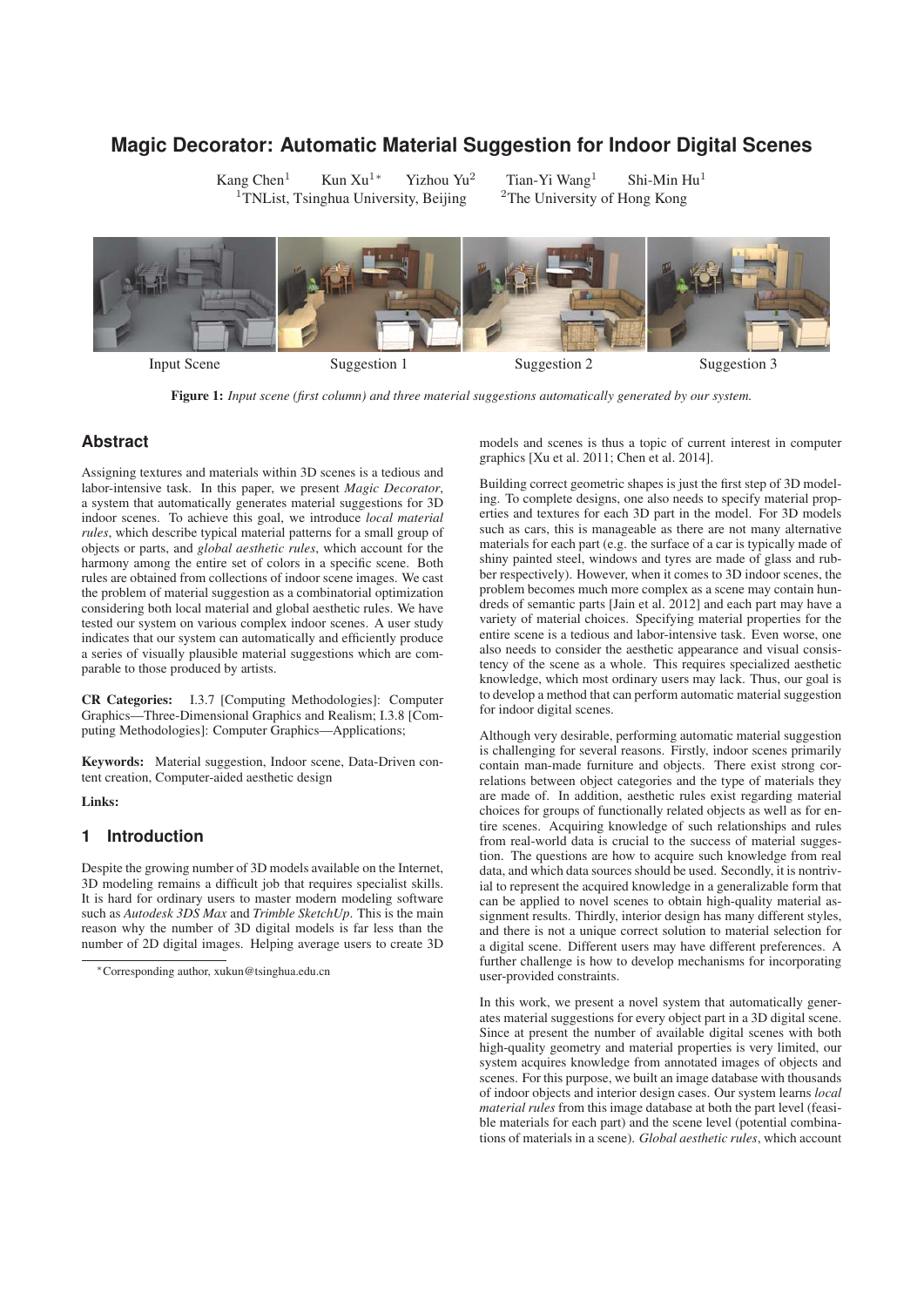for the harmony among the entire set of colors in a scene, are also extracted from the image database.

Given a hierarchically organized indoor scene with a semantic tag for every object and part, our system can automatically generate a series of visually plausible material configurations for the scene. The whole process is guided by learned knowledge. Specifically, we cast the solution process as a combinatorial optimization problem, with multiple energy terms encoding local material and global aesthetic rules, which is solved by simulated annealing. As different users may have different preferences, our system can narrow down the range of plausible results by incorporating various forms of user-provided constraints. A user study indicates that our generated material configurations are comparable to those manually chosen by artists.

In summary, the contributions of this paper are as follows.

• We have built a database of annotated images of objects and indoor scenes for complex scene-level material suggestion, and extracted knowledge from these annotated real-world images instead of 3D digital models. Statistics collected from our image database have been used for constructing local material rules and global aesthetic rules.

• We introduce a new data-driven technique for scene-level material suggestion. The problem of material suggestion for a 3D scene is cast as a combinatorial optimization problem that searches for feasible material configurations under the guidance of the learned material distributions. This optimization problem is solved by simulated annealing.

• We develop mechanisms to incorporate various forms of userprovided constraints.

# **2 Related Work**

**Image Colorization** Image colorization has been an important topic in graphics and vision. Image colorization methods can be split into three categories, interactive colorization techniques [Levin et al. 2004; An and Pellacini 2008; Xu et al. 2009], color transfer techniques [Welsh et al. 2002; Faridul et al. 2014], and data-driven colorization methods [Chia et al. 2011; Lin et al. 2013; Huang et al. 2014]. The data-driven methods are the ones most related to our work. Chia et al. [2011] gave a colorization method based on Internet images. Suitable reference images are found by filtering images from the Internet, and final colorized images are obtained by performing color transfer from such reference images. Lin et al. [2013] introduced a colorization method for 2D patterns using a probabilistic factor graph. Their model considers both color compatibility and the spatial arrangement of pattern segments, and is trained using example patterns. Colorized results are obtained with Markov Chain Monte Carlo model sampling. Their method can impressively colorize patterns. However, since only low-level features are considered, it would be hard for their model to deal with natural images or 3D scenes, which need high-level semantic information.

**Appearance Assignment** Chajdas et al. [2010] propose a method which assists users to assign surfaces textures to large scenes. User assigned textures are automatically propagated to other surfaces based on a similarity measure. Leifman and Tal [2012] propose a mesh colorization method. Users are required to scribble initial colors in certain regions, and these colors are propagated to other regions under the assumption that adjacent pixels having similar intensities should have similar colors. Nguyen et al. [2012] propose a technique for transferring material styles from

source images to a target 3D scene. They first heuristically estimate material parameters from a single image and then find an optimal material assignment for the target 3D scene which minimizes a visual closeness cost. Yu et al. [2012] proposed a data-driven approach for automatic dress outfit synthesis. They train a Bayesian network on real outfit examples, and obtain suitable outfits by optimizing a cost function which considers both color compatibility and dress code suitability. Recently, Bell et al. [2013] presented *OpenSurfaces*, which is a large database of image segments, each of which covers a partial object surface with the same material. Each image segment is annotated with an object tag, a material type and reflectance parameters. It is used as the material database in our system.

However, little work has been conducted on automatic assignment of true material properties, including both reflectance models and texture, for complex indoor digital scenes. Jain et al. [2012] discuss *Material Memex*, which automatically assigns materials to parts in a 3D model. It trains a factor graph which accounts for contextual information between materials and shapes using a database of 3D models with predefined material properties. While their system facilitates material assignment, it requires a database with a moderate number of high-quality 3D models as training data. This makes it hard to adapt their system to cope with 3D indoor scenes—we can only find a very limited number of digital scenes with both highquality geometry and material properties. To overcome this difficulty, our system collects training data from an annotated *image* database of indoor objects and scenes.

**Color Compatibility** Various methods [Cohen-Or et al. 2006; O'Donovan et al. 2011] have also been presented to assess the harmony or compatibility of multiple colors. Cohen-Or et al. [2006] improve color harmony in an image by making the colors fit a harmonious template. O'Donovan et al. [2011] further developed a data-driven model to predict the rating of a 5-color palette. In our work, we also take into account color harmony when computing a scene-level aesthetic result.

**Data-Driven Content Creation** With the availability of large datasets of images, 3D models and scenes (e.g. Trimble 3D Warehouse), data-driven content creation has attracted much interest in recent years. Different data-driven techniques have been proposed for various purposes, such as context based model search [Fisher and Hanrahan 2010], furniture arrangement [Yu et al. 2011], color theme enhancement [Wang et al. 2010], scene arrangement [Fisher et al. 2012], sketch based scene retrieval [Xu et al. 2013], and scene modeling [Chen et al. 2014]. Our work shares the same spirit of the above methods, but it is targeted at a different topic, which is complex scene-level material assignment.

# **3 Overview**

Our system takes a 3D indoor scene without material properties as input. We assume that the scene is organized as a 3-level sceneobject-part hierarchy, and all objects and parts therein have already been given text tags, such as 'chairs' and 'table legs'. Our goal in this paper is to automatically assign suitable, aesthetic material properties to all objects parts in the scene.

To achieve this goal, the core idea is to determine whether a specific material configuration for the input scene follows real-world knowledge and aesthetic standards. This is achieved using knowledge extracted from an image database of real-world objects and scenes. Inspired by recent data-driven techniques [Xu et al. 2013; Chen et al. 2014], our method builds a database of images (Sec. 4.1) and extracts reliable *local material rules* from the image database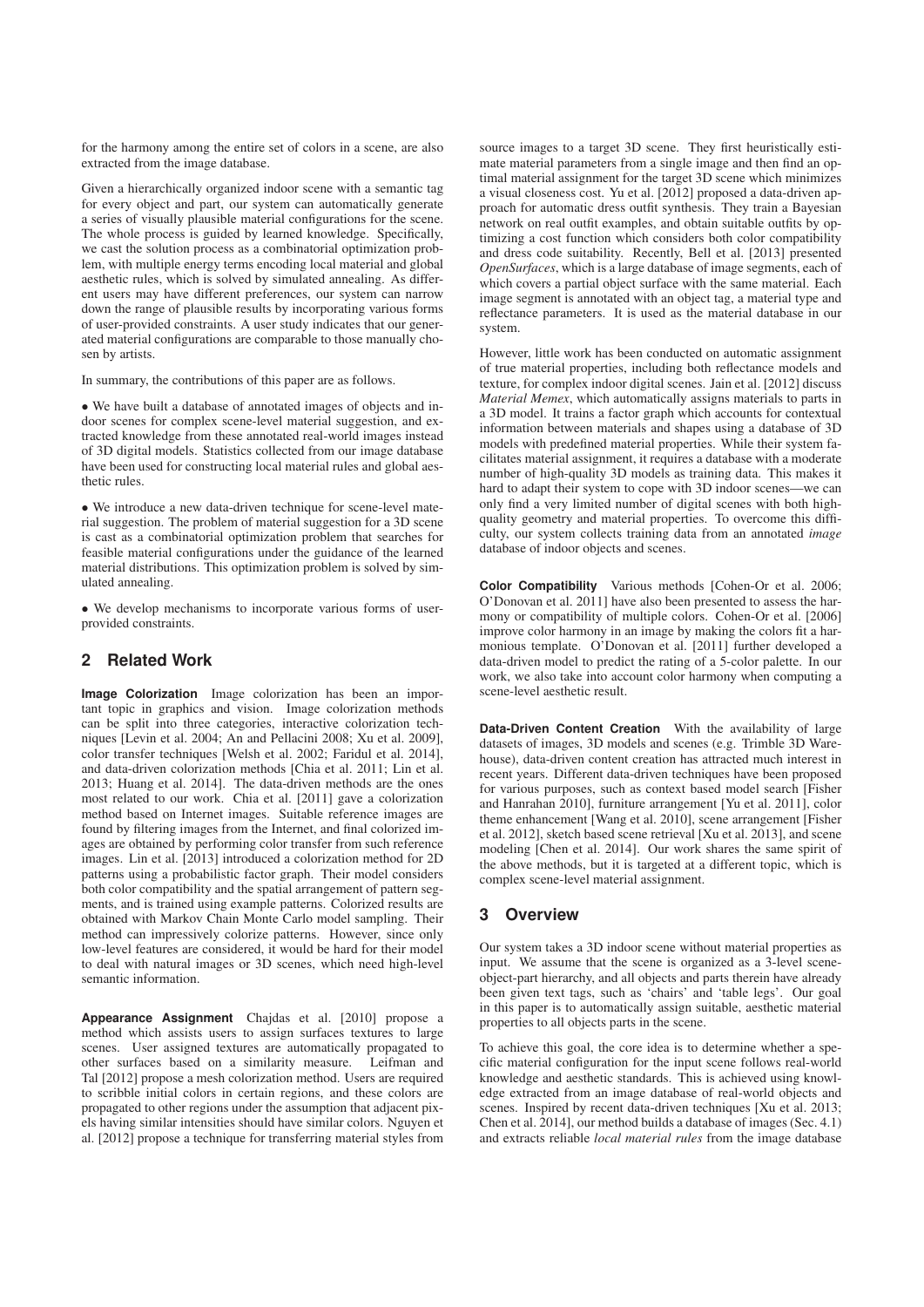(Sec. 4.2). A local material rule describes usual material patterns for a small group of objects or parts. Figure 2 illustrates such patterns. A night table is usually made of wood, a dining chair often comprises a wooden frame and fabric cushions, and a bed-frame, night table and dresser in the same bedroom typically share similar or the same material. In addition, since an aesthetically pleasing set of colors usually agree with some harmonious template [Cohen-Or et al. 2006; O'Donovan et al. 2011], we also introduce *global aesthetic rules* to account for harmony among the whole set of colors in a specific scene (Sec. 4.3).

The overall score of a specific material combination is determined by how well the local material rules and global aesthetic rules are satisfied (Sec. 5.1). The materials of all objects in the scene are chosen by minimizing the overall score using simulated annealing (Sec. 5.2).

# **4 Knowledge Building**

We represent a scene with a scene-object-part 3-level hierarchy. As shown in Figure 3, the top-level has a single node, which represents the scene. The nodes at the second level represent objects in the scenes (e.g. tables, chairs), and the leaf nodes at the third level represent object parts (e.g. table top, table leg). Object parts are the basic units in our material assignment tasks.

#### **4.1 Database**

With the prevalence of digital cameras, we have witnessed an explosion of digital photos on the Internet in the past decades. In contrast, the growth of free 3D digital models has been relatively slow. Many techniques have been proposed to enrich the set of 3D models with the aid of various types of 2D images [Xu et al. 2011; Chen et al. 2013; Huang et al. 2015; Miao et al. 2015]. Inspired by these works, we propose to extract material information from a large collection of images of indoor objects and scenes, and take advantage of the extracted information to aid material and texture assignment during 3D modeling.



Figure 2: *Local material/color patterns. A night table is usually made of wood, a dining chair often comprises a wooden frame and fabric cushions, and a bed-frame, night table and dresser in the same bedroom typically share similar or the same material.*



Figure 3: *3-Level hierarchy for a scene.*

**Our Database** We built our own image database by searching Internet images using the names of indoor objects (e.g. bed, night table, dining chair) and indoor scenes (e.g. bedroom, living room) as keywords. For each keyword, the top 800 returned images were retained. In total, we used 56 keywords related to indoor objects and 10 keywords related to indoor scenes. In order to obtain aesthetic images of indoor scenes, the keywords used during search include modifiers such as 'beautiful bedroom' and 'bedroom design'.

Next, we used the GIST scene descriptor [Oliva and Torralba 2001] to detect and remove duplicated images, and we also manually removed irrelevant images. At the end, we collected around 6,500 images. Within this collection, about 4,000 images depict specific indoor objects and about 2,500 images depict indoor scenes containing multiple objects. All the 2,500 scene images are used for extracting indoor color themes which we will later introduce in section 4.3. However, not all scene images are suitable for region labeling because object regions in many images are too small. After further selection, around 1,000 of them were chosen for region labeling.



Figure 4: *Examples of labeled representative regions in the image database.*

**Representative Region Labeling** After building the image database, we next needed to annotate associations between object categories and materials for each database image. This was done through manual labeling. We manually added such tags to all object parts (e.g. chair legs, table frame) existing in each image. Since we did not need the precise shape of each object part, to simplify the labeling process, we only needed to specify a rectangular or elliptical region, which shows the representative appearance of the material of that object part. Figure 4 shows examples of labeled images (two object images and one scene image) from our database. If multiple object parts in the same image exhibit the same material, we associate the same representative region with all object parts.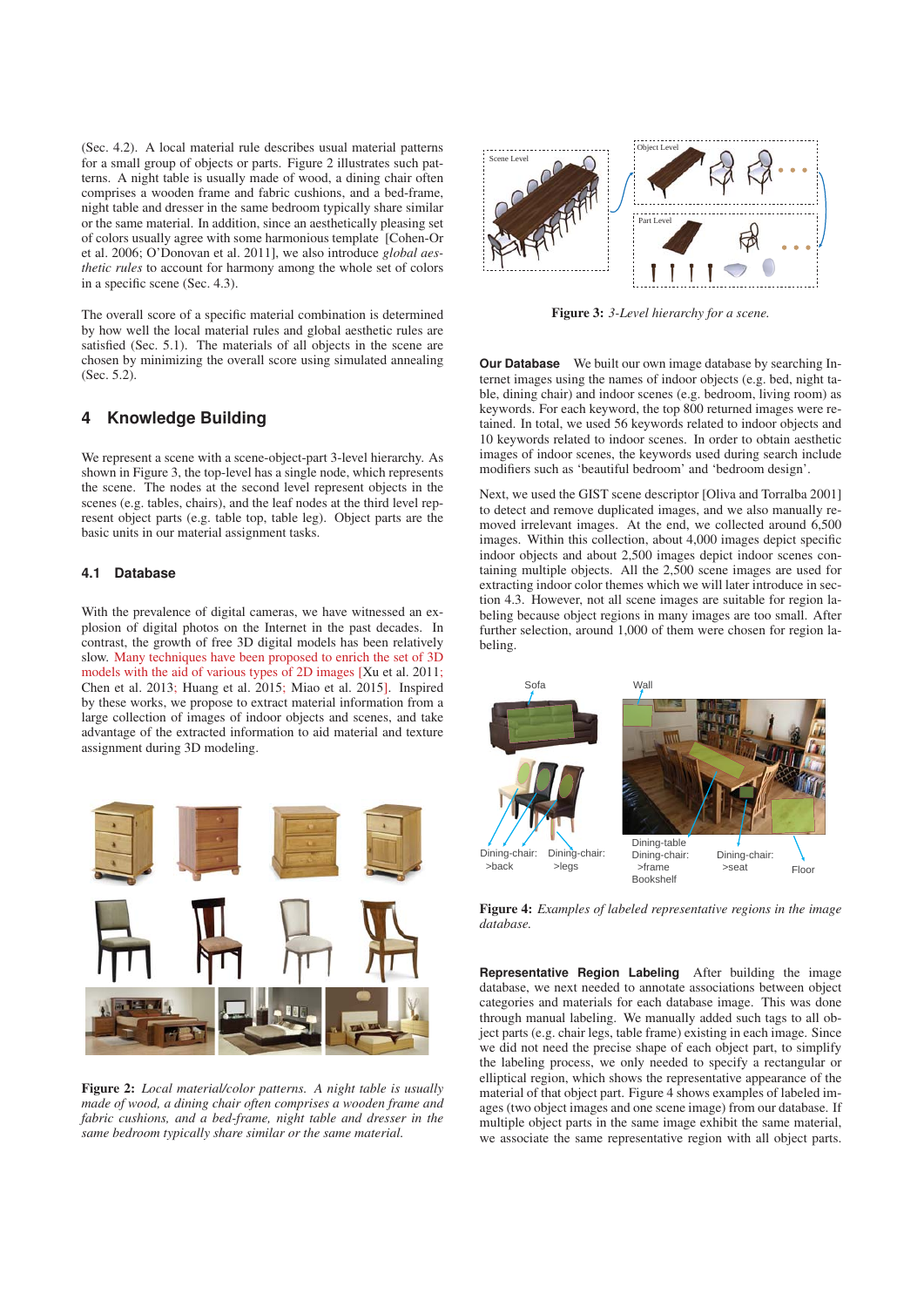For example, in Figure 4, we assign the dining table, dining chair frame and bookshelf to the same box region on the table surface, indicating that all these objects in this image share the same material, whose representative appearance can be found in the labeled region.



Figure 5: *Material annotation examples.*

**Material Annotation** Next, we need to annotate material information for each representative region. However, automatic material recovery from a single image is a long-standing open research problem in the graphics and vision communities. Fortunately, the recent work of *OpenSurfaces* [Bell et al. 2013] provides a large rich annotated image database for indoor scenes (objects). Specifically, for each labeled region, *OpenSurfaces* provides a text tag describing its object category, a text tag describing the material type and material parameters (i.e. diffuse, specular and roughness parameters). We can obtain material information for each representative region in our database by matching it to labeled regions in *OpenSurfaces*. To do so, we define an appearance distance between two regions as follows:

$$
D(r_i, r_j) = s(r_i, r_j)(D_c(r_i, r_j) + \lambda_a D_t(r_i, r_j)),
$$
 (1)

where  $r_i$  and  $r_j$  are two regions, one from our database, and the other from *OpenSurfaces*.  $s(r_i, r_j)$  is set to one if the labeled object tags of the two regions are consistent, and is set to infinity otherwise.  $D_c(r_i, r_j)$  accounts for color difference and is defined as the  $\chi$ -squared distance [Asha et al. 2011] between the HSV color histograms of the two regions. In our experiments, the hue and saturation channels are quantified into 10 bins, while the value channel has 3 bins to reduce the influence of different illumination conditions.  $D_t(r_i, r_j)$  accounts for the texture difference and is defined as the distance between the GLAM (Gray Level Aura Matrix) using the BGLAM (Basic Gray Level Aura Matrix) measure [Qin and Yang 2005]. In our experiment, GLAM is computed in a fournearest-neighbor neighborhood system with 16 gray scale levels.  $D_c$  and  $D_t$  are both normalized to [0,1] by dividing by their respective maximal values.  $\lambda_a$  is a weight parameter to control the relative contributions of the two terms.

Our material annotation process has two passes. Specifically, for each representative region in our database, we first obtain the nearest 200 regions in *OpenSurfaces* using the appearance distance metric in Equation 1 with  $\lambda_a = 0$ . The purpose of the first pass is to quickly exclude regions with large color differences. In the second pass, we re-rank the obtained 200 regions using the appearance metric but with  $\lambda_a = 1$  and retain the top 50 regions. To avoid noises, we further cluster the top 50 regions according to their material types. The region with the smallest appearance distance in the largest cluster is taken as the final matched region. Its material information is then transferred to the corresponding representative region in our database.



Figure 6: *Examples of texture maps.*

We have also evaluated other choices of feature combinations in defining the appearance distance in Equation 1. For this purpose, we randomly chose 500 representative regions in our database to form a testing dataset. For every choice of feature combination, we used the corresponding appearance distance to obtain the best matching region in *OpenSurfaces* for every region in the above testing dataset, and manually verified its correctness. In this way, we measured the precision of the above material annotation process over the testing dataset for different feature combinations, as shown in Table 1. Since it is hard to verify the correctness of material parameters, the precision is based on material types. From the results, we can see that our feature combination (HSV + BGLAMs + object tags) achieves a high precision. In addition, with the help of object tag information, the annotation precision is significantly improved. This again demonstrates the value of richly annotated databases.

Figure 5 gives an example of annotated results. Figure 5 (left) shows three regions labeled in Figure 4 (right), and Figure 5 (right) shows the matched shapes in *OpenSurfaces* along with the manual annotations of their material types and blobs rendered with the labeled parameters.

In addition to the above automatic annotation process, we manually annotate two material types, *mirror* and *glass*, and their associated parameters because they are highly specular and their reflection/transmission parameters cannot be reliably recovered from a single image.

**Texture Maps** Due to occlusion, incompatible illumination and projective transformation, cropped regions in both *OpenSurfaces* and our database are not ideal choices for texture maps. Meanwhile, texture maps are of vital importance for the appearance of natural materials such as wood and marble. In order to produce

| Features                      | Precision           |
|-------------------------------|---------------------|
| <b>HSV</b>                    | 43.6%               |
| <b>BGLAMs</b>                 | 14.4%               |
| HSV and BGLAMs                | $47.\overline{2\%}$ |
| HSV and object tags           | 85.4%               |
| <b>BGLAMs</b> and object tags | 26.8%               |
| HSV, BGLAMs and object tags   | 93.2%               |

Table 1: *Material annotation precision for different features.*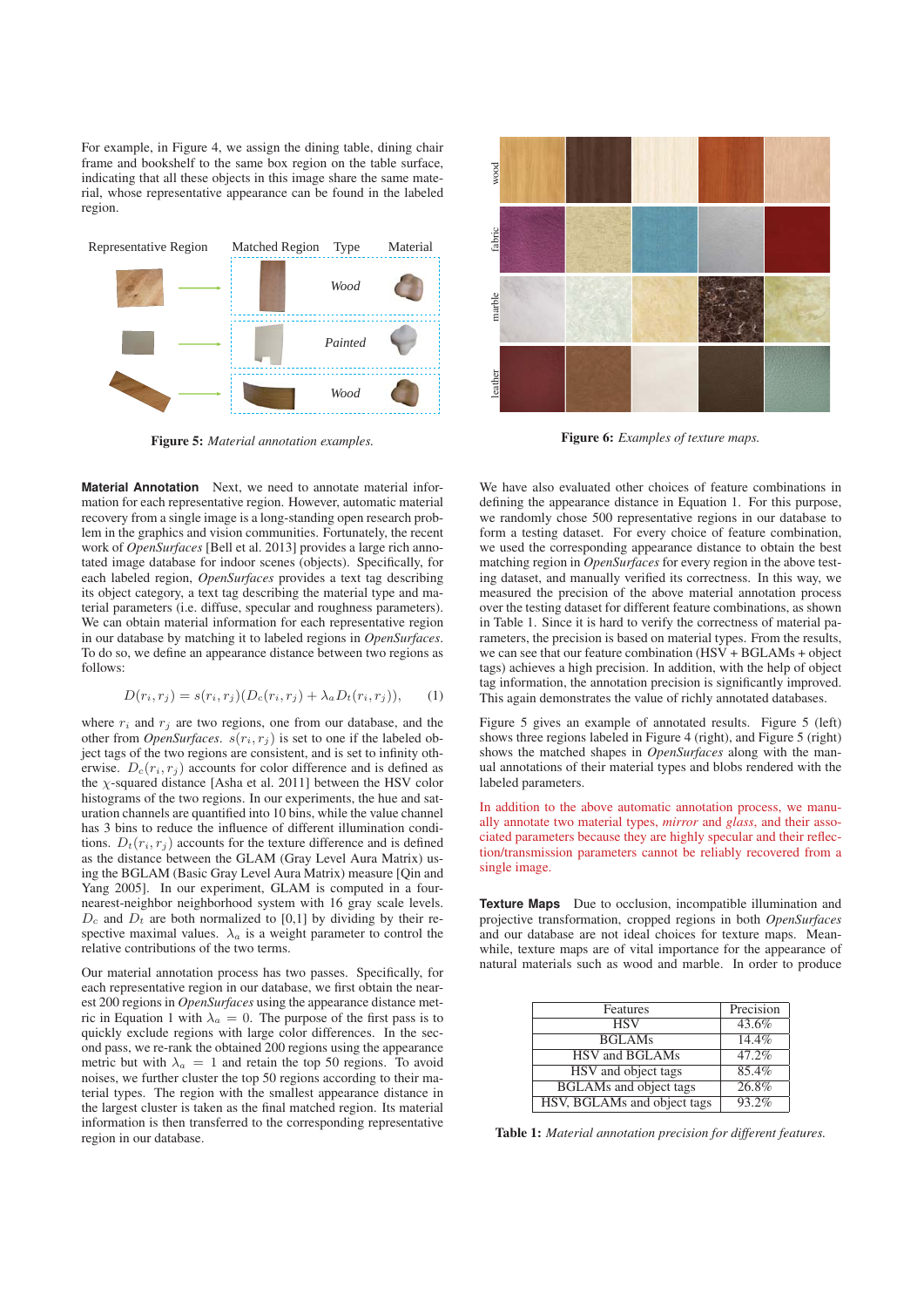better results, we further downloaded around 600 texture images using keywords such as 'wood texture', 'marble texture', and 'fabric texture'. Each texture image is assigned a labeled region in *Open-Surfaces* if their appearance distance (Equation 1) is smaller than 0.2. In Equation 1,  $s(r_i, r_j)$  is set to one if the texture and its assigned region have the same material type; and it is set to infinity otherwise. These texture images are used as texture maps for their corresponding materials in *OpenSurfaces* during scene rendering. Figure 6 shows a subset of these textures.

**Database Alternatives** There are various existing image databases for indoor scenes, such as *LabelMe* [Russell et al. 2008] and *OpenSurfaces* [Bell et al. 2013]. However, none of them meets the requirements of our application. The most widely used image database is *LabelMe* [Russell et al. 2008], but this database focuses on labeling object categories, rather than materials. Although there are works that extend the annotations in *LabelMe* to material names( [Endres et al. 2010]), such annotations are not sufficient for our work. *OpenSurfaces* is a very good material database with material types, reflectance parameters, object labels, and surface exemplars. However, it provides little pairwise compatibility information for materials, i.e. scenes that contain multiple objects with different materials. Recently, Bell et al. [2015] augmented *OpenSurfaces* with newly gathered Internet images and built a larger and more diverse database. However, their database primarily aims at facilitating the classification of materials in real-world images, thereby, its annotation only includes material types. As object category and reflection parameters are also essential in 3D scene decoration, their database, again, fails to suit our needs. Although *OpenSurfaces* cannot be directly used as our database, it is useful for inferring material parameters from images. As noted, we relied on *OpenSurfaces* when building our own database.

### **4.2 Local Material Rules**

We represent a material as follows,  $m = (t, \mathbf{c}, \mathbf{s}, r)$ , where t denotes the material type, **c**, **s** and *r* denotes the diffuse, specular colors and roughness coefficient, respectively. This notation is the same as that in *OpenSurfaces* [Bell et al. 2013].

**Unary Relationship** We estimate the *unary likelihood*,  $f_1$ , of a specific object part category  $p$  having a specific material  $m$  as follows,

$$
f_1(p,m) = c(p,m)/c(p),\tag{2}
$$

where  $c(p, m)$  denotes the number of object parts of category p with material m in the database, and  $c(p)$  denotes the total number of object parts in category p with *any* material in the database.

**Pairwise Relationship** Despite the fact that there exist a variety of material choices for each individual indoor object, the combination of materials of multiple objects in a real-world indoor scene still follows certain compatibility rules. For instance, cabinets in a kitchen may have different sizes but they most likely share the same material; a night-table and a dresser may have very different geometric shapes but their materials are typically similar if they appear in the same bedroom. To account for such context dependent material properties, we define a *binary likelihood*,  $f_2$ , for a pairwise combination as follows,

$$
f_2(p_1, m_1, p_2, m_2) = \sum_{m'_1, m'_2} \frac{c(p_1, p_2, m'_1, m'_2)}{c(p_1, p_2)} \prod_{i=1,2} s(m_i, m'_i),
$$
\n(3)

where  $p_1$  and  $p_2$  denote two object part categories, and  $m_1$  and  $m_2$ denote their corresponding materials.  $c(\cdot)$  denotes the total number



Figure 7: *Color themes extracted from images of living rooms, dining rooms and bedrooms.*

of times that the two object categories co-occur with specific/any materials in the database. The summation operator iterates over all pairs of possible materials.  $s(m, m')$  denotes a proximity function, valued 1 if the two materials m and m' are similar and valued 0 valued 1 if the two materials m and  $m'$  are similar, and valued 0 otherwise. We discretize the hue and saturation of a diffuse color into 12 bins and 5 bins respectively. m and  $m'$  are considered as similar if and only if they share the same material type and their corresponding hue and saturation values each fall into the same bins. We ignore the value channel of the diffuse color here because this channel is not defined on an absolute scale and is not directly comparable in *OpenSurfaces*. The roughness coefficient in *OpenSurfaces* is taken from 16 glossiness levels. In our experiments, it was found to be not very accurate when applied to 3D models. As the roughness is highly correlated with material types, we ignore this parameter when computing material similarities.

#### **4.3 Global Aesthetic Rules**

Local material compatibility rules make sure that the assigned materials are reasonable and consistent with the functionality of the objects. Nonetheless, the color combination of all objects in a scene as a whole is also important. The choice of color combination contributes significantly to the aesthetic, emotional, and stylistic impressions of what is being visualized [Csurka et al. 2011]. Different color distributions also embody different design styles. However, the impression given by a color combination is highly dependent on the perception of different subjects. Different people may have completely opposite preferences on the color combination of a room. Even two professional interior designers may not easily reach an agreement on the colors chosen for the furniture in a room. As we cannot make any assumptions about user preferences, our system must be capable of producing results in a variety of color themes. This means that until the user provides guidance, our global aesthetic rules should not be narrowed to any specific styles. To meet this requirement, we built our color compatibility model from thousands of images of interior designs.

**Color Compatibility Model** We adopt the color compatibility model proposed in [O'Donovan et al. 2011]. It represents a color theme with a five-color palette, and rates a color theme using a datadriven approach. Specifically, it is trained over a labeled dataset of five-color palettes, where each palette is already given a rating typically between 0 and 1. After being trained over the dataset, the model is able to predict a rating of new color themes through the learned LASSO [Tibshirani 1996] regressor.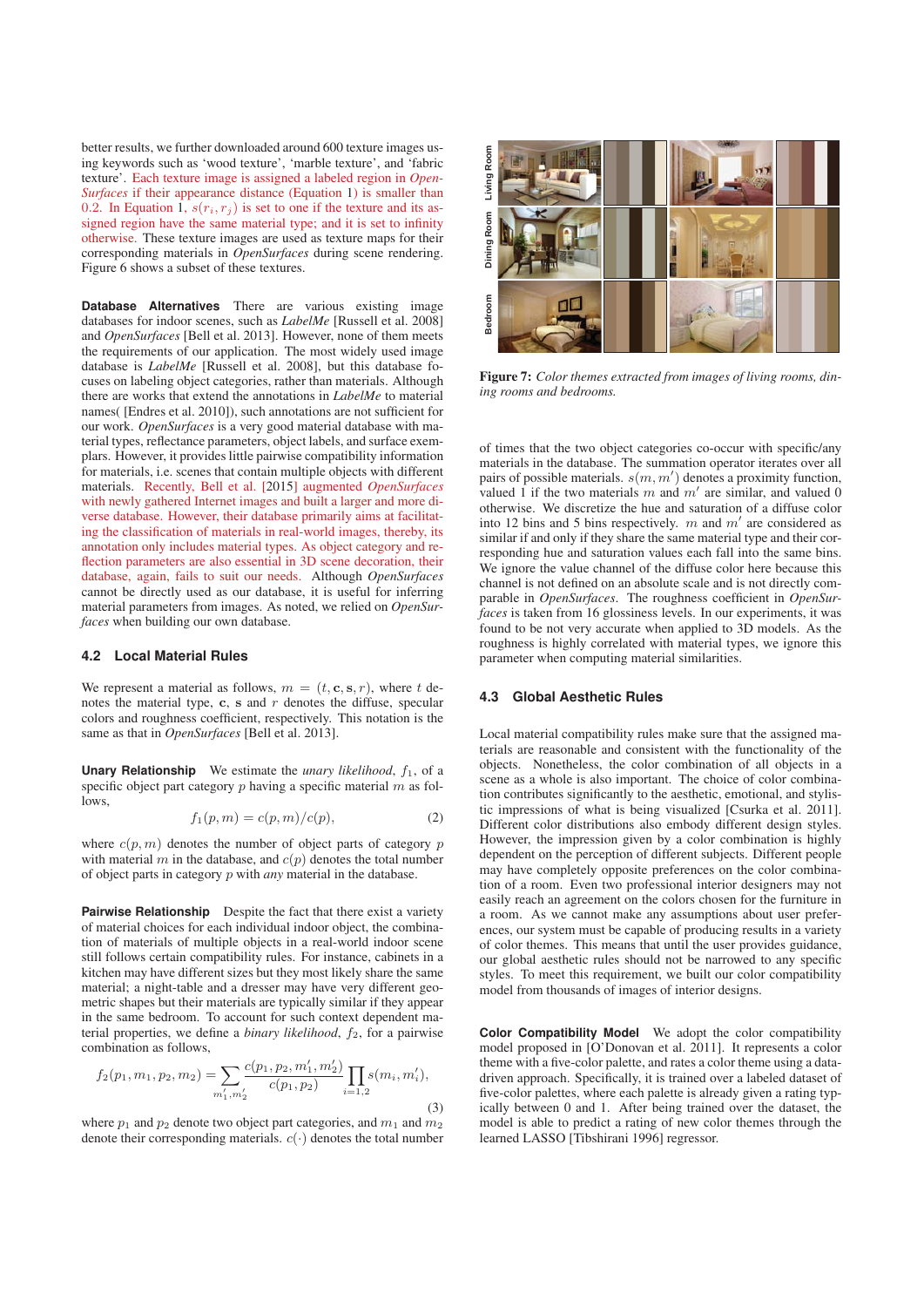

Figure 8: *Material suggestion results with different numbers of iterations on two examples ((a)-(d) and (e)-(h))*

.

**Training Dataset** In the original work [O'Donovan et al. 2011], they primarily use a public color theme dataset, named COLOURLovers, which has 383,938 five-color palettes. This dataset is not tied to any specific context, hence, the model trained using this database predicts generic color compatibility. To customize it for our specific scenario of interior decoration, we train a new model using a modified dataset. Specifically, we collected around 2,500 images of interior designs (see section 4.1), and extracted a five-color palette from each of them using the method proposed in [O'Donovan et al. 2011]. Then, we arranged the five colors in each palette in a decreasing order according to their frequencies in the image. The complete set of extracted five-color palettes is denoted as the *reference dataset* T. Figure 7 illustrates some of the extracted five-color palettes. After that, we re-rate all color themes in the COLOURLovers dataset, and the new rating of a color theme in this database is given by

$$
S'(t) = \delta S(t) + (1 - \delta)e^{-\min_{t' \in T} d(t, t')}, \tag{4}
$$

where  $t$  denotes a five-color palette in COLOURLovers;  $t'$  denotes a five-color palette in the reference dataset  $T$ ;  $S(t)$  and  $S'(t)$  rep-<br>resent the normalized original and new ratings of t, respectively:  $\delta$ resent the normalized original and new ratings of t, respectively;  $\delta$ is a balancing weight, and we set  $\delta = 0.6$  in all our experiments;  $d(t, t')$  represents the squared distance between two palettes, and it is defined as is defined as

$$
d(t, t') = \sum_{1 \le i \le 5, j \in \{h, s, v\}} w_j (t_{i, j} - t'_{i, j})^2,
$$
 (5)

where  $t_{i,j}$  denotes the j-th color channel (i.e., hue. saturation and value) of the *i*-th color in the palette;  $w_i$  ( $j \in \{h, s, v\}$ ) is a weight for each color channel, and we set  $w_h = w_s = 1.0, w_v = 0.3$  to reduce the influence of illumination.

Our training dataset includes all color themes in both the COLOURLovers dataset and the reference dataset. All color themes in the COLOURLovers dataset have been re-rated using Equation 4, and all color themes in the reference dataset are assigned a rating of 1.

**Scene Aesthetic Score** Given a scene with material assignment, we extract its five-color palette as follows. We randomly sample a number of points (i.e. typically one million) on the surfaces of the scene, and the color of each point is set to the texture value (i.e. if having textures) or diffuse color (i.e. if not having textures) at that

point. As we need to update the color theme of the scene during every iteration of our material labeling process, and the color theme extraction algorithm in [O'Donovan et al. 2011] is quite slow, we simply cluster all point colors using the method in [Lin et al. 2013] as our run-time solution for extracting the color theme. Specifically, representative colors from the five largest color groups are taken as the five-color palette. The aesthetic score of the scene is set to the predicted rating of its five-color palette using the color compatibility model described above.

# **5 Material Labeling**

Given a semantically segmented 3D scene with object tags for each part, our material suggestion problem is formulated as a combinatorial optimization problem: find a combination of materials for all parts from a list of candidate materials, which best satisfies both the local material rules (Sec. 4.2) and the global aesthetic rules (Sec. 4.3). In the following, we first define the cost function (Sec. 5.1). Since the cost function is highly nonlinear and the number of unknowns is also large (a typical 3D indoor scene may contain hundreds of parts), the entire search space of our problem is too large to be enumerated. In order to quickly obtain a suitable solution, we use a classic heuristic search algorithm, simulated annealing [Kirkpatrick et al. 1983], as does in furniture arrangement [Yu et al. 2011] and building layout planning [Merrell et al. 2010](Sec. 5.2).

#### **5.1 Cost Function**

Given an input scene  $P = \{p_i, 1 \le i \le n\}$ , where  $p_i$  denotes the  $i$ -th object part in the scene and  $n$  denotes the total number of object parts, we denote a material configuration of P as  $M = \{m_i, 1 \leq$  $i \leq n$ , where  $m_i$  denotes the material of the *i*-th object part. As shown below, our cost function for a material configuration consists of three terms: a unary term  $F_1$ , a binary term  $F_2$ , a global aesthetic term  $F_3$ :

$$
F(M) = \lambda_1 F_1(P, M) + \lambda_2 F_2(P, M) + \lambda_3 F_3(P, M), \quad (6)
$$

where  $\lambda_1$ ,  $\lambda_2$  and  $\lambda_3$  are balancing weights for the three terms. In our experiments, we assign  $\lambda_1 = \lambda_2 = \lambda_3 = 1/3$ . We will evaluate the importance of each term in Section 6.

**Unary Term** The unary term considers how suitable the material of each part is, i.e. how well the unary relationship in Sec. 4.2 is sat-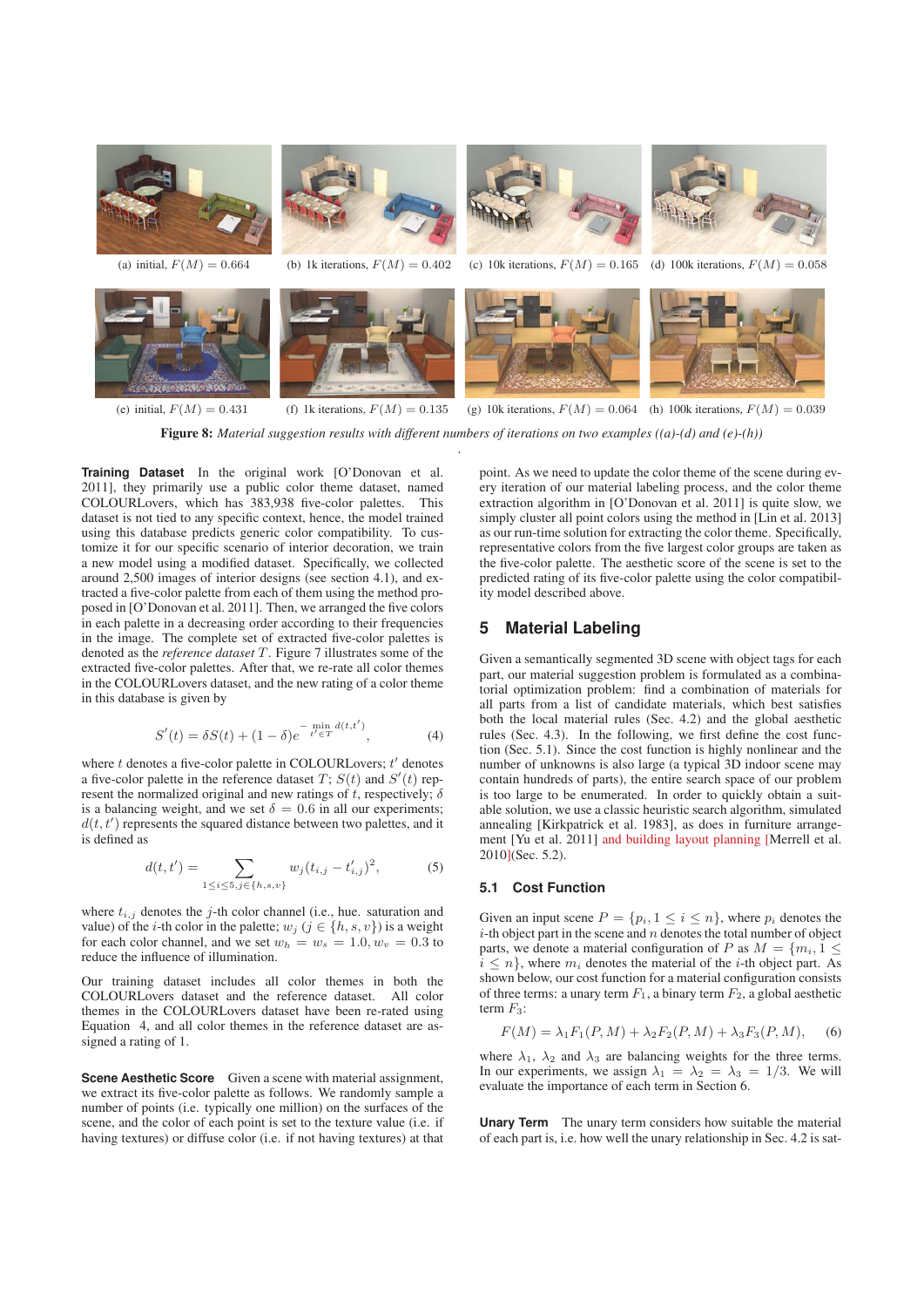# Unary Rules



(a)  $\lambda_1 = 0$  versus  $\lambda_1 \neq 0$ 



(b)  $\lambda_2 = 0$  versus  $\lambda_2 \neq 0$ 

Global Rules



(c)  $\lambda_3 = 0$  versus  $\lambda_3 \neq 0$ 

Figure 9: *Effects of the unary, binary and global aesthetic terms.*

isfied. It is defined according to the unary likelihoods (Equation 2) of all parts:

$$
F_1(P, M) = -\frac{1}{n} \sum_{1 \le i \le n} \log(f_1(p_i, m_i) + \epsilon), \tag{7}
$$

where  $\epsilon = 1e - 5$  is included to avoid a zero value.

**Binary Term** Similarly, the binary term considers how compatible the material of one part is with other nearby parts. It is defined according to the binary likelihood (Equation 3) of all pairs:

$$
F_2(P, M) = -\frac{2}{n \cdot (n-1)} \sum_{i < j \le n} \log(f_2(p_i, m_i, p_j, m_j) + \epsilon), \tag{8}
$$

**Global Aesthetic Term** The global aesthetic term considers global color compatibility of a material configuration.

$$
F_3(P, M) = D(P, M). \tag{9}
$$

where  $D(P, M)$  denotes the aesthetic score of the scene P decorated with material configuration M described in Section 4.3.

### **5.2 Simulated Annealing**

The goal of simulated annealing is to find the best material configuration  $M$  that minimizes the cost function in Equation 6. In a typical simulated annealing process, the initial configuration  $M_0$  is generated by randomly assigning a material to each object or part in the scene. Then in the k-th iteration, we find a new configuration  $M'_k$  in the neighbourhood of  $M_k$ .  $M'_k$  is accepted as  $M_{k+1}$  with probability

$$
P_{M'_{k} \to M_{k+1}} = \min[1, \exp(-\frac{F(M'_{k}) - F(M_{k})}{T_{0} - \delta_{T} * k})], \quad (10)
$$

where  $T_0$  is the initial temperature,  $\delta_T$  is the temperature drop at each iteration and  $k$  is the number of the current iteration. Note that  $\Phi'_k$  can be accepted even if  $F(M'_k) > F(M_k)$ . As the temperature drops the probability of accepting a worse solution becomes lower drops, the probability of accepting a worse solution becomes lower. In our system, we set  $T_0 = -\log \epsilon$  which is an upper bound of  $F(M)$  and  $\delta_T = T_0/20n^2$  $F(M)$  and  $\delta_T = T_0/20n^2$ .

**Neighborhood** The neighborhood of a configuration indicates the potential moves at each iteration. In each iteration, we randomly choose one part, and change its currently assigned material to another with a similar diffuse color. Specifically, the new material is randomly chosen from a set of  $N$  materials closest to the current material in terms of the hue value of the diffuse color. We set the neighborhood size  $N = 20$  in our experiments. To avoid meaningless moves, we filter out materials whose unary score  $f_1(p_i, m_i)$  is zero. Figure 8 gives two examples of the simulated annealing process. As the number of iterations increases, the cost function progressively decreases while the overall material suggestion becomes better.

### **6 Evaluation and Results**

**Effects of energy terms** Figure 9 evaluates the effects of the unary, binary and global aesthetic terms in our cost function (Equation 6). As shown in Figure 9(a) left, without the unary term, the resulting material configuration of the living room includes metal cabinets, a leather rug and a marble chair, and the material configuration of the bedroom includes marble walls, a wooden quilt, metal night tables, dresser and bed frame, all of which are unlikely to appear in the real world. As shown in Figure 9(b) left, without the binary term, there exists obvious color inconsistency among the refrigerator, oven and microwave oven, and also among the bed frame, night table and dresser. Figure 9(b) right looks better because the binary term is included. As shown in Figure 9(c) left, without the global aesthetic term, the color combination of the entire scene no longer looks harmonious. Thus, the three terms are all important in obtaining a reasonable material configuration.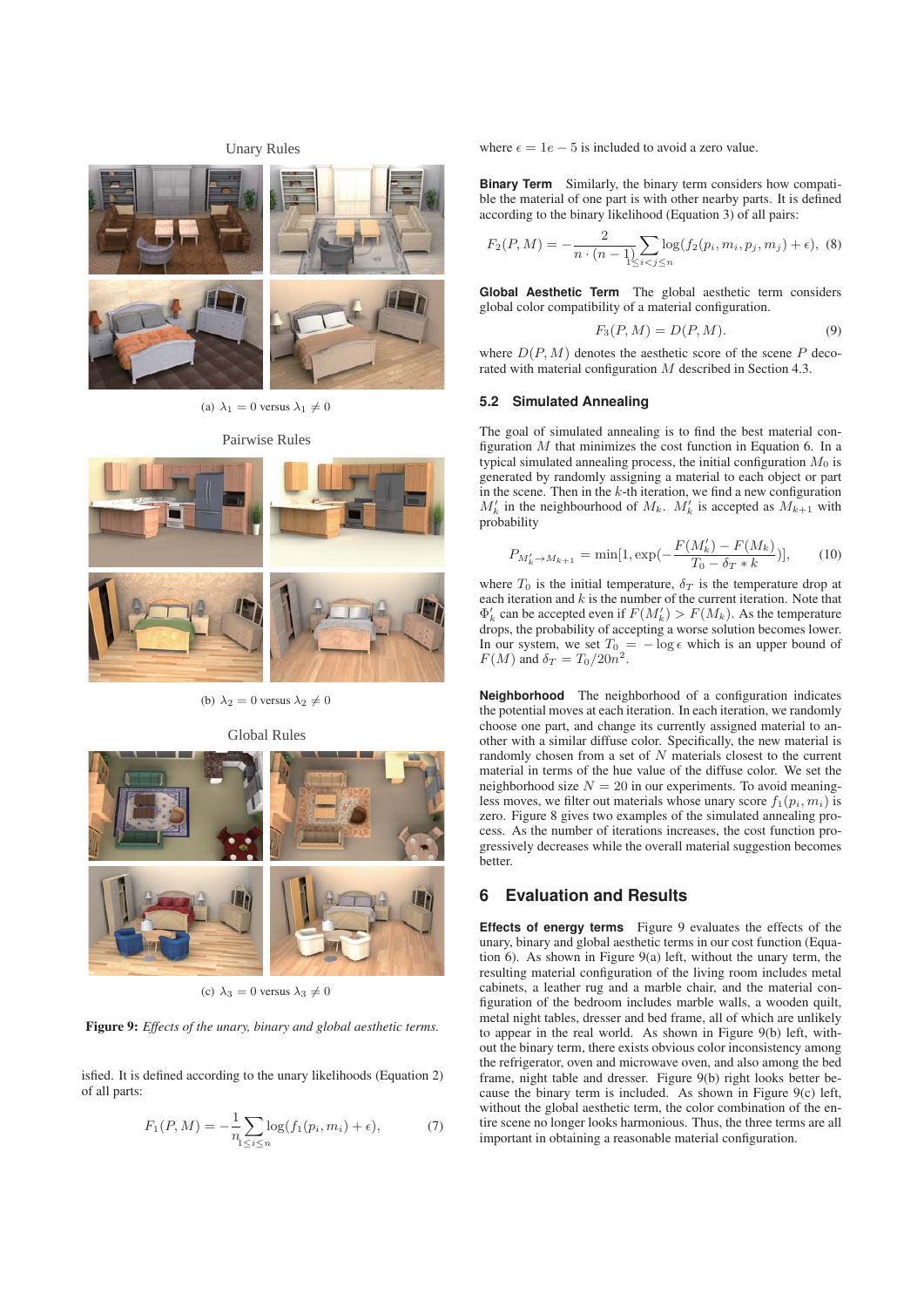

Figure 10: *Stylized decoration results. Color themes of user-provided styles are shown in the top row.*



Figure 11: *Constrained decoration results.*

**Constrained Decoration** Our system also allows users to specify constraints. A material constraint for one part can be specified as a value constraint by directly supplying desired material type, parameters, and diffuse color, or an image constraint by providing a reference region from an image. In the latter case, we obtain the material parameters of the reference region by applying the material annotation process described in Sec. 4.1. We enforce such constraints by modifying the unary score (Equation 2) in the cost function as follows,

$$
f_1(p,m) = (t \equiv t_d) \cdot \exp(-\lambda_d(\mathbf{c} - \mathbf{c}_d)^2), \quad (11)
$$

where  $t_d$  and  $c_d$  are the type and diffuse color of the desired material specified by the user.  $\lambda_d$  is set to 1 in our experiments. The

first term  $t \equiv t_d$  ensures that the chosen material has the same tag as the desired material tag. Figure 11 shows two constrained decoration results, one with image constraints (left) and one with value (color) constraints (right). We can see that our system is capable of producing reasonable decoration results satisfying user-provided constraints.

**Stylized Decoration** To better reflect user preferences and produce customized results, our system can also generate decorations guided by a user-specified style. To be consistent with the color compatibility model we use, we encode a decoration style into a 5-color palette. Specifically, given a target 5-color palette  $t<sub>g</sub>$ , we modify the global aesthetic score in Equation 9 as follows,

$$
D(P, M) = e^{-d(t_g, t(P, M))},
$$
\n(12)

where  $t(P, M)$  denotes the extracted 5-color palette of the scene,  $d(\cdot)$  is the squared distance between two palettes defined in Equation 5. In practice, the user-specified style can be provided in the form of a reference image or a previous decoration result, and our system can extract its corresponding color theme in both cases. Optionally, users can also directly provide five colors as a style, which is quite useful for experienced designers. Figure 10 shows sample results of stylized decoration.

**Performance** We implemented our system on a desktop computer with a Core i3 3.30GHz CPU and 8GB RAM. It takes about 8 hours for precomputation, including material annotation of representative regions in the database (Sec. 4.1), extracting unary and pairwise rules (Sec. 4.2), extracting color themes from images and training the final color compatibility model (Sec. 4.3). Note that the precomputation process is only needed once when our database is built. At run-time, for a typical scene containing about 150 parts, our system takes about 1-2 seconds to obtain a good decoration after the default number of 100, 000 iterations.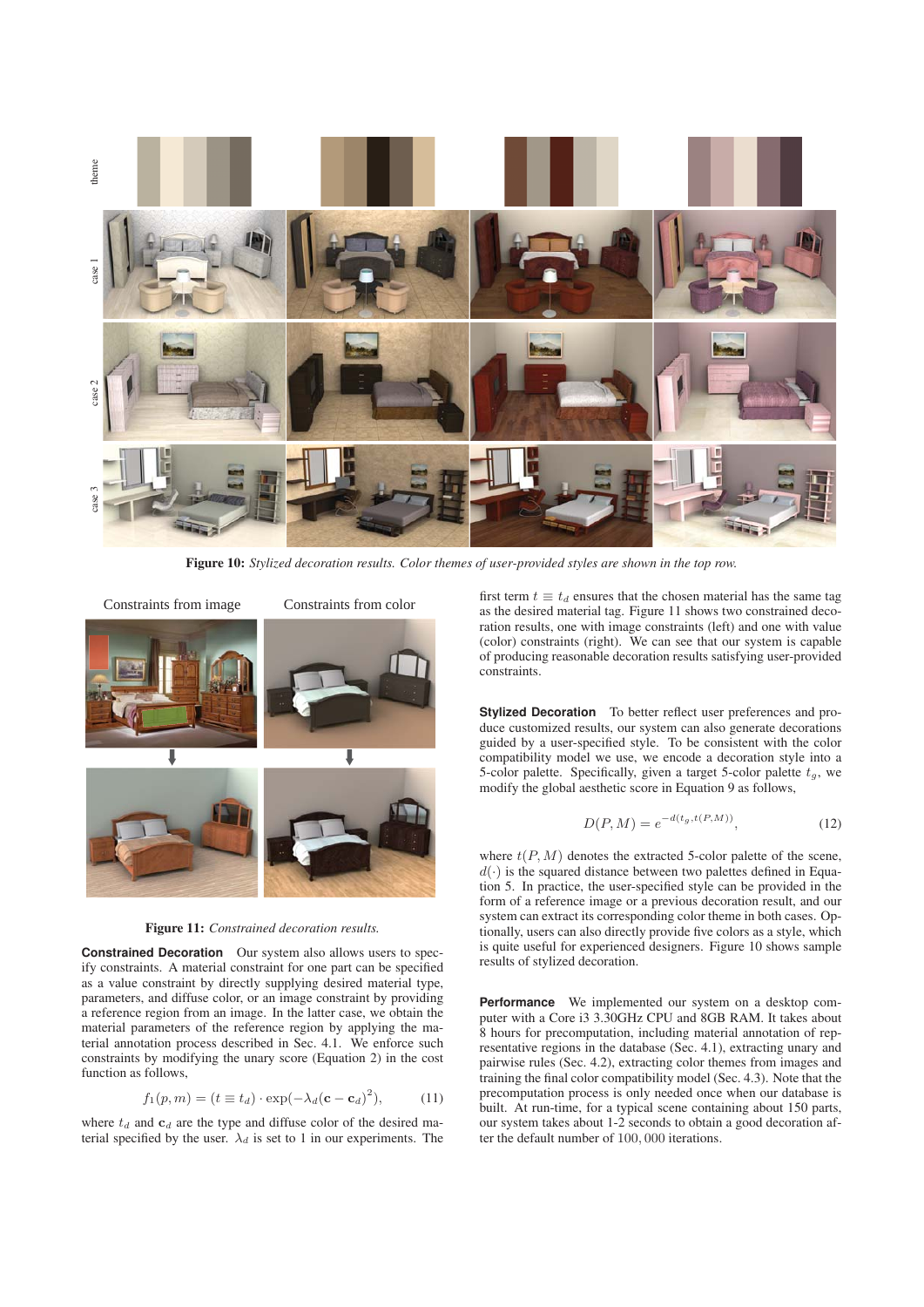**Experiments on Material Memex** Our method is quite different and sometimes advantageous in comparison to *Material Memex* [Jain et al. 2012] in the context of material assignment for complete scenes. First, our method considers semantic information (i.e. object part categories) when defining contexts, while Material Memex primarily considers low-level geometric features; second, we include an extra global aesthetic term to ensure color compatibility within an entire scene; third, since we adopt *OpenSurfaces* as our material database, our assigned materials are more realistic, and have textures. Most importantly, our method only uses images as training data, which are much easier to obtain than a database of 3D scenes with high-quality materials, required by Material Memex. We have tested our method on a kitchen scene, which is also used by Material Memex. As shown in Figure 14, decoration results generated by our system are comparable to that produced by Material Memex. This test demonstrates the feasibility of our pure imagebased approach.

**Scene Decoration Results** We have tested our system on a variety of indoor scenes, including bedrooms, living rooms, kitchens and a banquet hall. These scenes were assembled from a collection of 3D models, which were downloaded from Trimble 3D Warehouse. Most of these 3D models already included texture coordinates and had associated materials and textures at the time of downloading. Figure 15 shows a collection of results. The first column shows results manually chosen by artists, and the other columns are results automatically generated by our system using 100, 000 iterations. The original materials and textures of all the scenes can be found in the supplemental document.



Figure 12: *Average user ratings of the initial decorations, decorations designed by an artist, and decorations automatically generated by our system. Confidence intervals are shown on top of average ratings.*

**User Study** We invited 30 users to participate in the following user study. For each scene, each participant was given 7 rendered images of the scene: one with the initial decoration of the scene, one with a decoration designed by an artist, and five different material assignment results generated by our system. The *initial decoration* of a 3D scene refers to the original material properties possessed by the 3D models in the scene when these models were downloaded. These 7 images were rendered under the same viewing and lighting conditions, and presented to the participants in a random order. The participants were asked to rate each rendered image between 0 (worst) and 5 (best), indicating the degree of visual quality. Figure 12 plots the average score along with the associated 95% confidence interval for each case. A t-test shows that our results outperform the initial scene decorations by more than 78% (onetail  $p = 0.039$ ) while results designed by the artist outperform ours

by no more than  $17\%$  (one-tail  $p = 0.029$ ), which demonstrates the effectiveness of our system. Furthermore, our system can produce results in a variety of styles, and it only takes 1-2 seconds per scene, which is much faster than a manual approach. It typically takes an artist 20-30 minutes to decorate a scene manually.



Figure 13: *At present, our system does not take spatial information into consideration, and thus is unable to make material suggestions for spatially related material patterns, e.g. the interleaved colors of the cabinet doors (left) and the black and white chairs (right).*

**Limitations** Since we use images as training data and robustly recovering 3D spatial relations from 2D images is still an unsolved problem, our cost function does not take spatial information into consideration. Figure 13 shows two examples of spatially related material patterns, the interleaving colors of the cabinet doors in the left image and the white and black chairs in the right. Currently, our system is unable to make material suggestions for such cases.

# **7 Conclusions**

This paper has presented a novel system that automatically generates material suggestions for 3D scenes. We cast this problem as a combinatorial optimization that finds suitable material configurations under the guidance of both local material rules and global aesthetic rules. Both types of rules are learned from a database of annotated images of objects and complex indoor scenes for scene-level material suggestion. Our system is able to generate material suggestions efficiently with a quality most often comparable to those manually produced by artists, as demonstrated by a user study.

Our work still has much room for improvement. One promising direction is to incorporate geometric features into our material rules. Integrating our work with [Liu et al. 2015] to obtain product images with better material decoration would be another interesting possibility.

# **8 Acknowledgments**

We thank the reviewers for their constructive comments. This work was supported by the National Basic Research Project of China (Project Number 2011CB302205), the Natural Science Foundation of China (Project Number 61120106007), Hong Kong Research Grants Council under General Research Funds (HKU17209714), Research Grant of Beijing Higher Institution Engineering Research Center, and Tsinghua University Initiative Scientific Research Program.

### **References**

- AN, X., AND PELLACINI, F. 2008. Appprop: all-pairs appearancespace edit propagation. *ACM Trans. Graph. 27*, 3, 40:1–40:9.
- ASHA, V., BHAJANTRI, N. U., AND NAGABHUSHAN, P. 2011. Glcm-based chi-square histogram distance for automatic detec-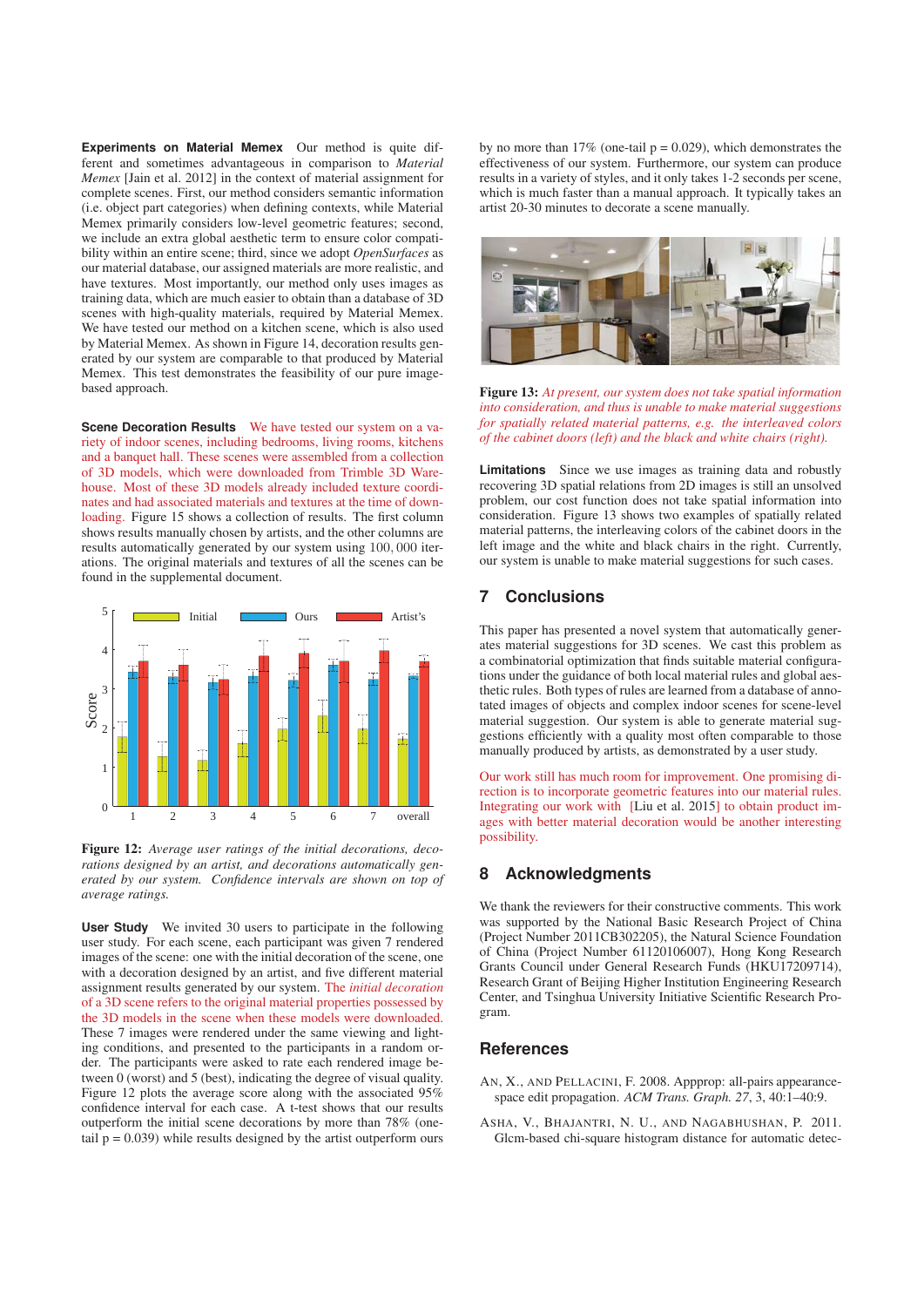tion of defects on patterned textures. *Int. J. Comput. Vision Robot. 2*, 4 (Feb.), 302–313.

- BELL, S., UPCHURCH, P., SNAVELY, N., AND BALA, K. 2013. Opensurfaces: A richly annotated catalog of surface appearance. *ACM Trans. Graph. 32*, 4 (July), 111:1–111:17.
- BELL, S., UPCHURCH, P., SNAVELY, N., AND BALA, K. 2015. Material recognition in the wild with the materials in context database. *Computer Vision and Pattern Recognition (CVPR)*.
- CHAJDAS, M. G., LEFEBVRE, S., AND STAMMINGER, M. 2010. Assisted texture assignment. In *Proceedings of the 2010 ACM SIGGRAPH Symposium on Interactive 3D Graphics and Games*, ACM, New York, NY, USA, I3D '10, 173–179.
- CHEN, T., ZHU, Z., SHAMIR, A., HU, S.-M., AND COHEN-OR, D. 2013. 3-sweep: Extracting editable objects from a single photo. *ACM Trans. Graph. 32*, 6 (Nov.), 195:1–195:10.
- CHEN, K., LAI, Y.-K., WU, Y.-X., MARTIN, R., AND HU, S.- M. 2014. Automatic semantic modeling of indoor scenes from low-quality rgb-d data using contextual information. *ACM Trans. Graph. 33*, 6 (Nov.), 208:1–208:12.
- CHIA, A. Y.-S., ZHUO, S., GUPTA, R. K., TAI, Y.-W., CHO, S.-Y., TAN, P., AND LIN, S. 2011. Semantic colorization with internet images. *ACM Trans. Graph. 30*, 6 (Dec.), 156:1–156:8.
- COHEN-OR, D., SORKINE, O., GAL, R., LEYVAND, T., AND XU, Y.-Q. 2006. Color harmonization. *ACM Trans. Graph. 25*, 3 (July), 624–630.
- CSURKA, G., SKAFF, S., MARCHESOTTI, L., AND SAUNDERS, C. 2011. Building look & feel concept models from color combinations. *The Visual Computer 27*, 12, 1039–1053.
- ENDRES, I., FARHADI, A., HOIEM, D., AND FORSYTH, D. 2010. The benefits and challenges of collecting richer object annotations. In *CVPR. Workshops, 2010 IEEE Computer Society Conference on*, 1–8.
- FARIDUL, H. S., POULI, T., CHAMARET, C., STAUDER, J., TRÉMEAU, A., REINHARD, E., ET AL. 2014. A survey of color mapping and its applications. In *Eurographics 2014-State of the Art Reports*, The Eurographics Association, 43–67.
- FISHER, M., AND HANRAHAN, P. 2010. Context-based search for 3d models. *ACM Trans. Graph. 29*, 6 (Dec.), 182:1–182:10.
- FISHER, M., RITCHIE, D., SAVVA, M., FUNKHOUSER, T., AND HANRAHAN, P. 2012. Example-based synthesis of 3d object arrangements. *ACM Trans. Graph. 31*, 6 (Nov.), 135:1–135:11.
- HUANG, H.-Z., ZHANG, S.-H., MARTIN, R. R., AND HU, S.-M. 2014. Learning natural colors for image recoloring. *Computer Graphics Forum 33*, 7, 299–308.
- HUANG, Q., WANG, H., AND KOLTUN, V. 2015. Single-view reconstruction via joint analysis of image and shape collections. *ACM Trans. Graph. 34*, 4 (July), 87:1–87:10.
- JAIN, A., THORMÄHLEN, T., RITSCHEL, T., AND SEIDEL, H.-P. 2012. Material memex: Automatic material suggestions for 3d objects. *ACM Trans. Graph. 31*, 6 (Nov.), 143:1–143:8.
- KIRKPATRICK, S., GELATT, C. D., AND VECCHI, M. P. 1983. Optimization by simulated annealing. *SCIENCE 220*, 4598, 671–680.
- LEIFMAN, G., AND TAL, A. 2012. Mesh colorization. *Computer Graphics Forum 31*, 2pt2, 421–430.
- LEVIN, A., LISCHINSKI, D., AND WEISS, Y. 2004. Colorization using optimization. *ACM Trans. Graph. 23*, 3, 689–694.
- LIN, S., RITCHIE, D., FISHER, M., AND HANRAHAN, P. 2013. Probabilistic color-by-numbers: Suggesting pattern colorizations using factor graphs. *ACM Trans. Graph. 32*, 4 (July), 37:1– 37:12.
- LIU, T., MCCANN, J., LI, W., AND FUNKHOUSER, T. 2015. Composition-aware scene optimization for product images. *Computer Graphics Forum 34*, 2, 13–24.
- MERRELL, P., SCHKUFZA, E., AND KOLTUN, V. 2010. Computer-generated residential building layouts. *ACM Trans. Graph. 29*, 6 (Dec.), 181:1–181:12.
- MIAO, Y., HU, F., ZHANG, X., CHEN, J., AND PAJAROLA, R. 2015. Symmsketch: Creating symmetric 3D free-form shapes from 2D sketches. *Computational Visual Media 1*, 1, 3–16.
- NGUYEN, C. H., RITSCHEL, T., MYSZKOWSKI, K., EISEMANN, E., AND SEIDEL, H.-P. 2012. 3D Material Style Transfer. *Computer Graphics Forum (Proc. EUROGRAPHICS 2012) 2*, 31.
- O'DONOVAN, P., AGARWALA, A., AND HERTZMANN, A. 2011. Color compatibility from large datasets. *ACM Trans. Graph. 30*, 4 (July), 63:1–63:12.
- OLIVA, A., AND TORRALBA, A. 2001. Modeling the shape of the scene: A holistic representation of the spatial envelope. *IJCV 42*, 145–175.
- QIN, X., AND YANG, Y.-H. 2005. Basic gray level aura matrices: theory and its application to texture synthesis. In *Computer Vision, 2005. ICCV 2005. Tenth IEEE International Conference on*, vol. 1, 128–135 Vol. 1.
- RUSSELL, B., TORRALBA, A., MURPHY, K., AND FREEMAN, W. 2008. Labelme: A database and web-based tool for image annotation. *IJCV. 77*, 1-3, 157–173.
- TIBSHIRANI, R. 1996. Regression Shrinkage and Selection Via the Lasso. *J. Royal. Statist. Soc B. 58*, 1, 267–288.
- WANG, B., YU, Y., WONG, T.-T., CHEN, C., AND XU, Y.-Q. 2010. Data-driven image color theme enhancement. *ACM Trans. Graph. 29*, 6 (Dec.), 146:1–146:10.
- WELSH, T., ASHIKHMIN, M., AND MUELLER, K. 2002. Transferring color to greyscale images. *ACM Trans. Graph. 21*, 3, 277–280.
- XU, K., LI, Y., JU, T., HU, S.-M., AND LIU, T.-Q. 2009. Efficient affinity-based edit propagation using k-d tree. *ACM Trans. Graph. 28*, 5, 118:1–118:6.
- XU, K., ZHENG, H., ZHANG, H., COHEN-OR, D., LIU, L., AND XIONG, Y. 2011. Photo-inspired model-driven 3d object modeling. *ACM Trans. Graph. 30*, 4, 80:1–10.
- XU, K., CHEN, K., FU, H., SUN, W.-L., AND HU, S.-M. 2013. Sketch2Scene: Sketch-based co-retrieval and co-placement of 3D models. *ACM Trans. Graph. 32*, 4, 123:1–123:15.
- YU, L.-F., YEUNG, S.-K., TANG, C.-K., TERZOPOULOS, D., CHAN, T. F., AND OSHER, S. J. 2011. Make it home: automatic optimization of furniture arrangement. *ACM Trans. Graph. 30*, 4, 86:1–86:12.
- YU, L.-F., YEUNG, S. K., TERZOPOULOS, D., AND CHAN, T. F. 2012. Dressup!: Outfit synthesis through automatic optimization. *ACM Trans. Graph. 31*, 6, 134:1–134:14.